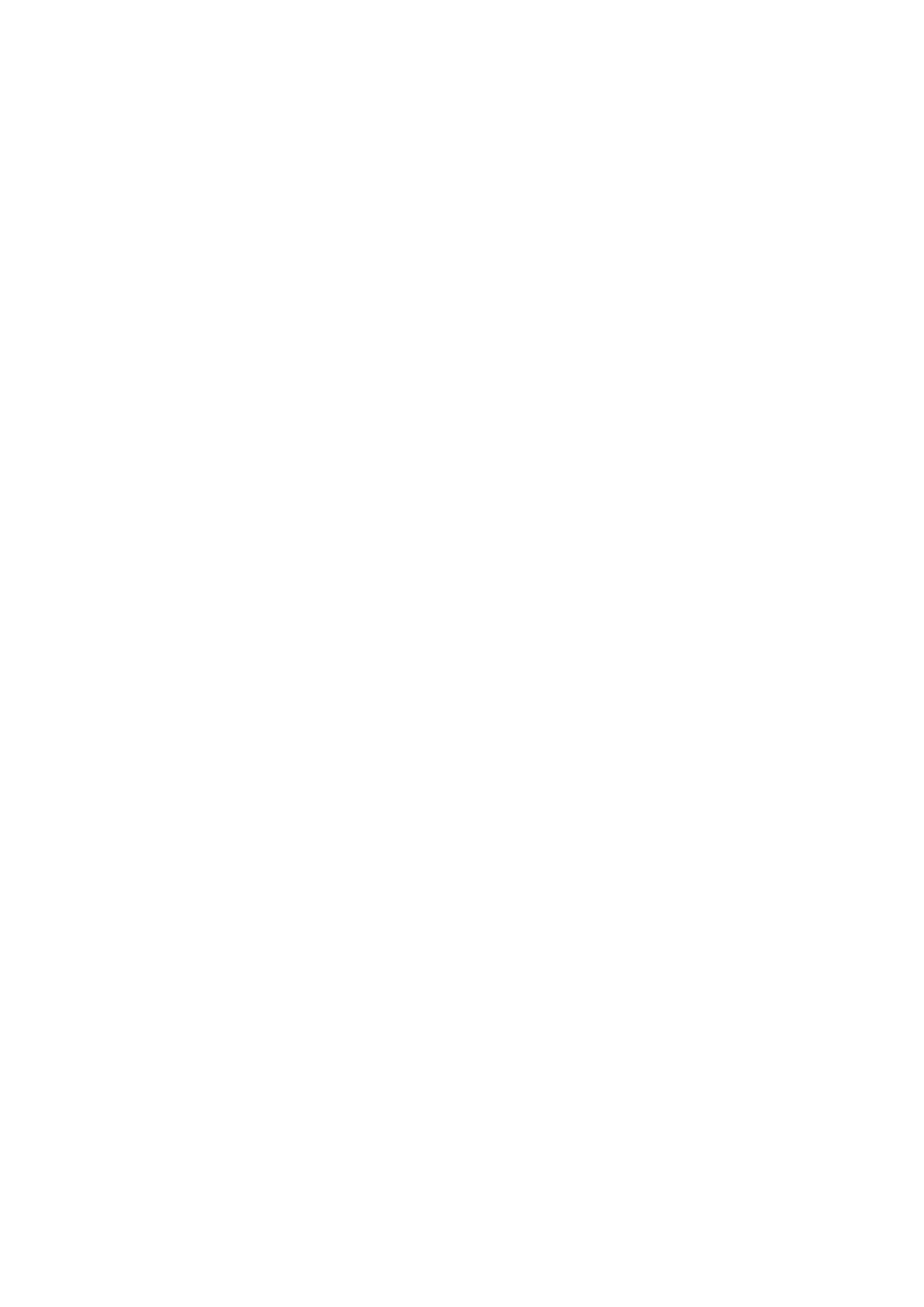

# **NORTHERN TERRITORY OF AUSTRALIA** \_\_\_\_\_\_\_\_\_\_\_\_\_\_\_\_\_\_\_\_

### **Act No. 36 of 2014** \_\_\_\_\_\_\_\_\_\_\_\_\_\_\_\_\_\_\_\_

An Act to confer jurisdiction on the Northern Territory Civil and Administrative Tribunal in relation to native title matters

> [*Assented to 13 November 2014*] [*Second reading 27 August 2014*]

## **The Legislative Assembly of the Northern Territory enacts as follows:**

## **Part 1 Preliminary matters**

#### **1 Short title**

This Act may be cited as the *Northern Territory Civil and Administrative Tribunal (Conferral of Jurisdiction for Native Title Matters) Act 2014*.

#### **2 Commencement**

This Act commences on the day fixed by the Administrator by *Gazette* notice.

#### **3 Definitions**

In this Act:

*Native Title Act* means the *Native Title Act 1993* (Cth).

*Tribunal* means the Civil and Administrative Tribunal.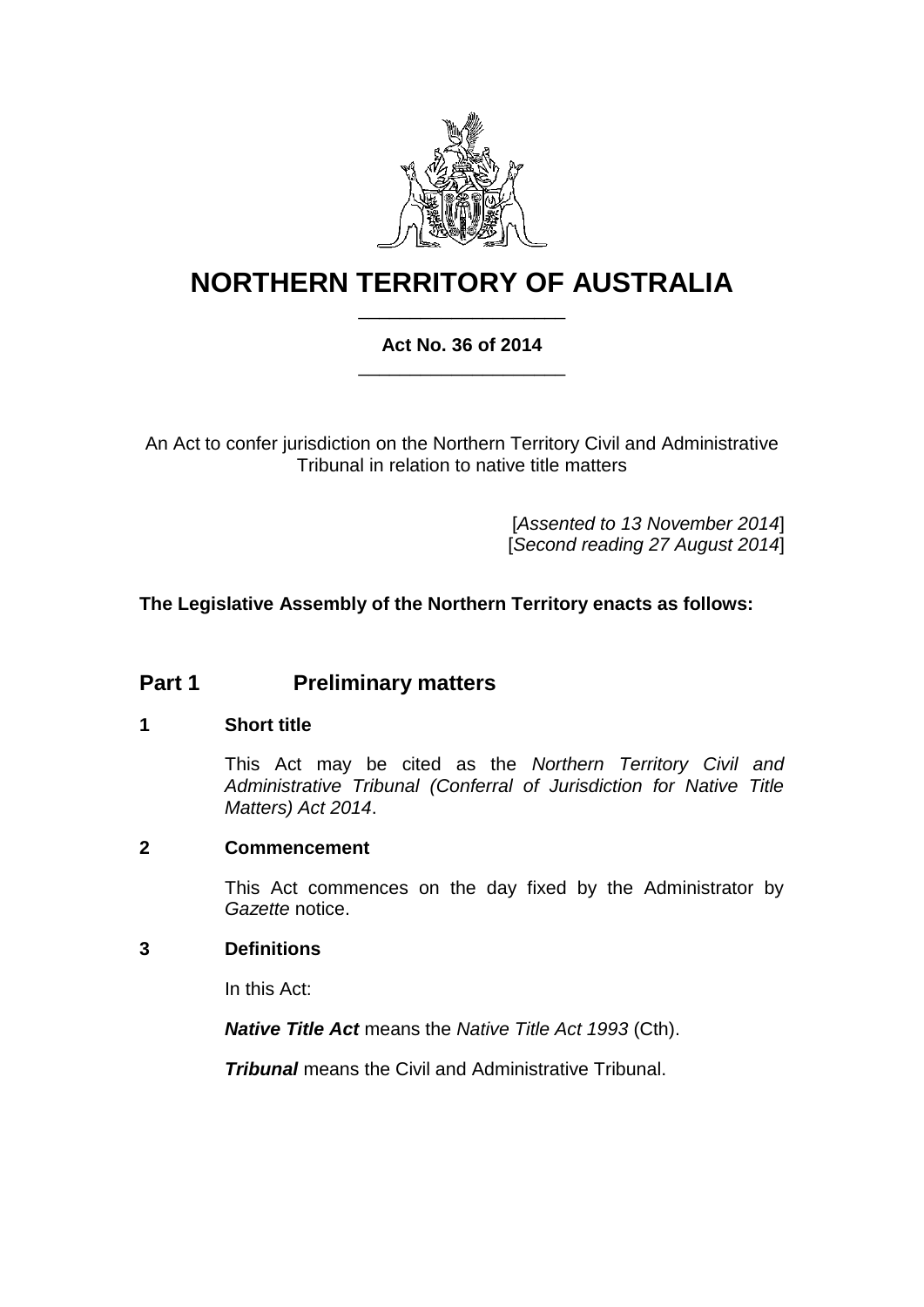Part 3 **Repeals and transitional matters**<br>
Division 2 **Northern Territory Civil and Adm** Northern Territory Civil and Administrative Tribunal (Conferral of Jurisdiction for Native Title Matters) Act 2014

## **Part 2 Jurisdiction**

### **4 Objections mentioned in Native Title Act**

- (1) The Tribunal, as the independent body mentioned in section 24MD(6B)(f) of the Native Title Act, may hear and make recommendations about objections mentioned in section 24MD(6B)(d) of that Act.
- (2) The following are parties to a proceeding:
	- (a) the claimant or body corporate mentioned in section 24MD(6B)(d) of the Native Title Act;
	- (b) the person mentioned in section 24MD(6B)(e)(ii) of the Native Title Act.

## **Part 3 Repeals and transitional matters**

#### **Division 1 Repeals**

#### <span id="page-3-0"></span>**5 Repeals**

The Acts specified in the Schedule are repealed.

## **Division 2 Northern Territory Civil and Administrative Tribunal (Conferral of Jurisdiction for Native Title Matters) Act 2014**

#### **6 Continuation of native title objection proceedings**

- (1) The *Lands, Planning and Mining Tribunal Act* continues to apply after the commencement, as if the Act had not been repealed by section 5, in relation to:
	- (a) a proceeding about native title objections that was being conducted by the Lands, Planning and Mining Tribunal immediately before the commencement; and
	- (b) the Lands, Planning and Mining Tribunal, to the extent necessary to enable it to hear and make recommendations about the native title objections.
- (2) In this section:

*commencement* means the day on which this Act commences.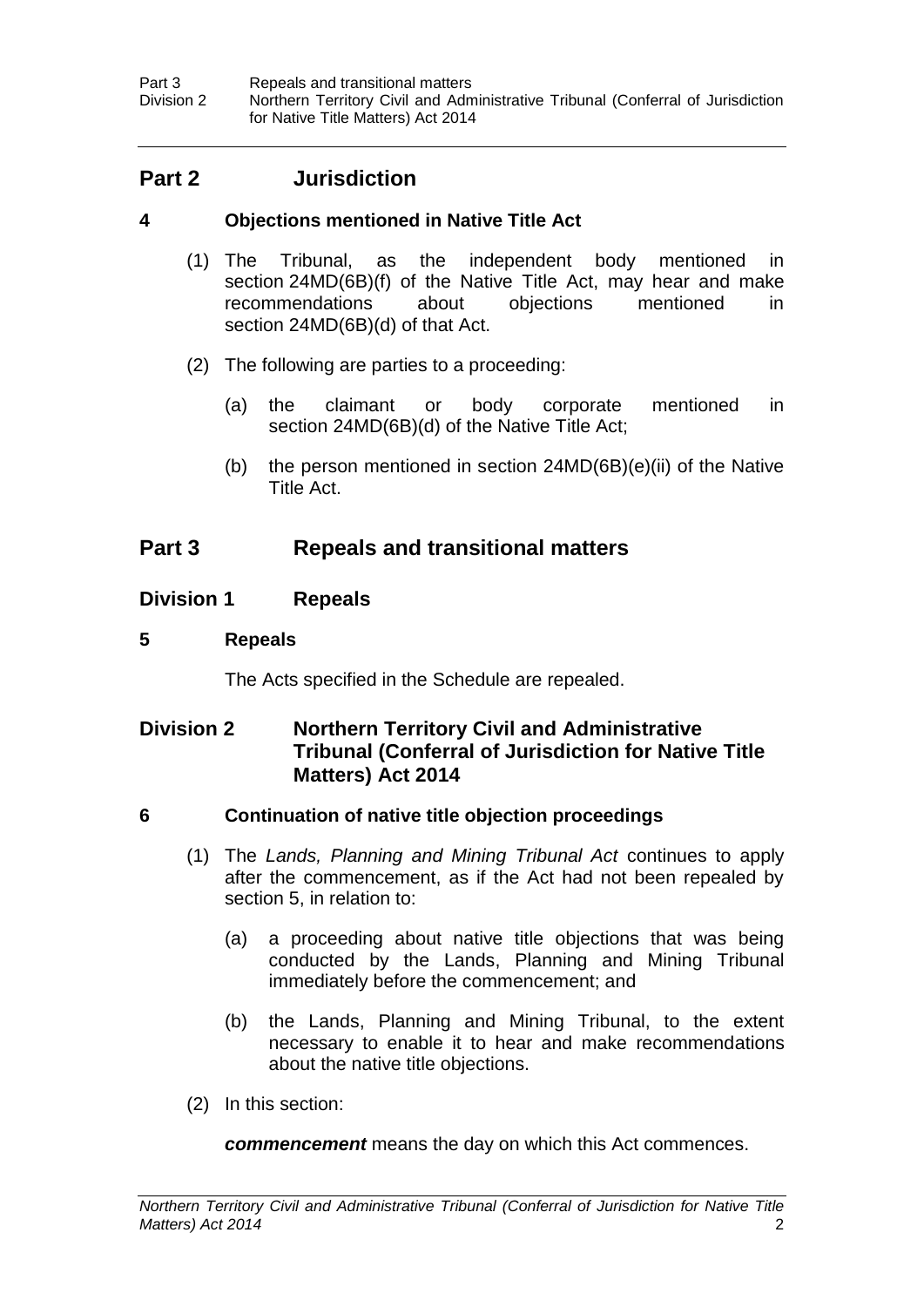*native title objections* means objections mentioned in section 24MD(6B)(d) of the Native Title Act.